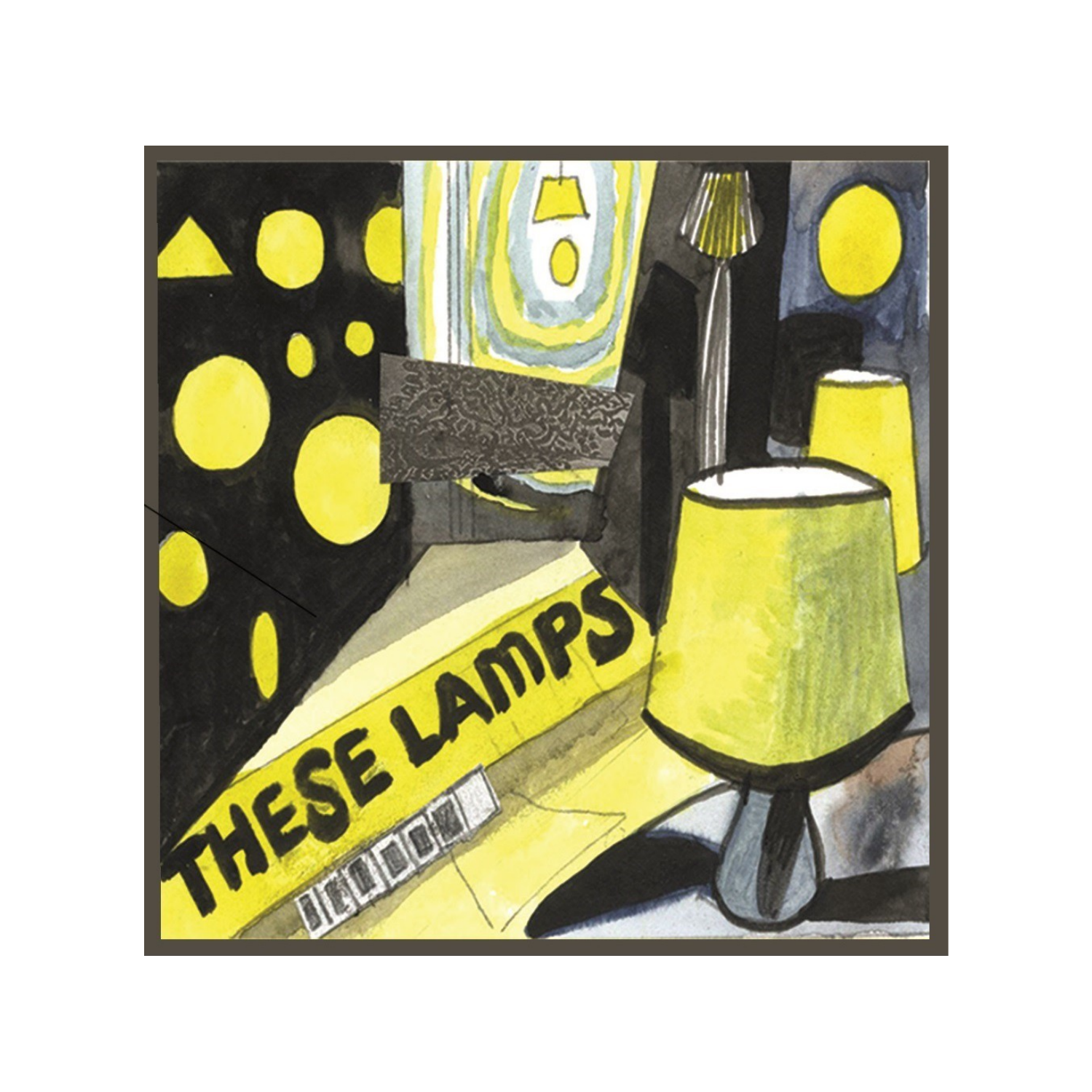## THESE LAMPS

all tracks Sue Lynch – Tenor Saxophone and Flute (track 3) Tracks 4 & 5 composed by Sue Lynch.

- **1. Swinging Bulb.** Hutch Demouilpied Trumpet
- **2. Gramme AC.** Jennifer Allum Violin
- **3. Arc.** Sharon Gal Vocals and Electronics
- **4. These Lamps.** Words written andperformed by Louise McFadden, Rosa Lynch Northover-Electric Piano
- **5. The Light House.** Ruth Marshall Violin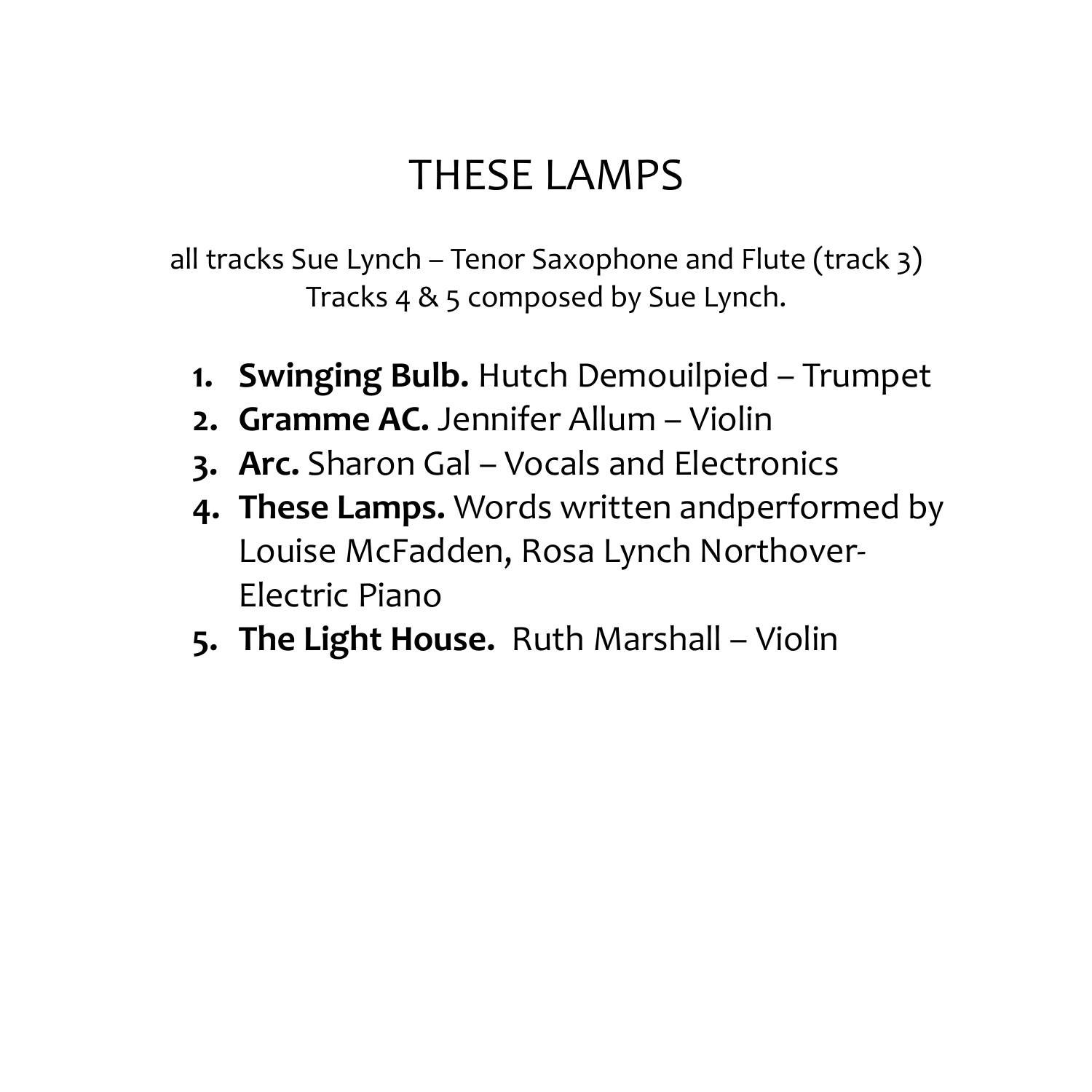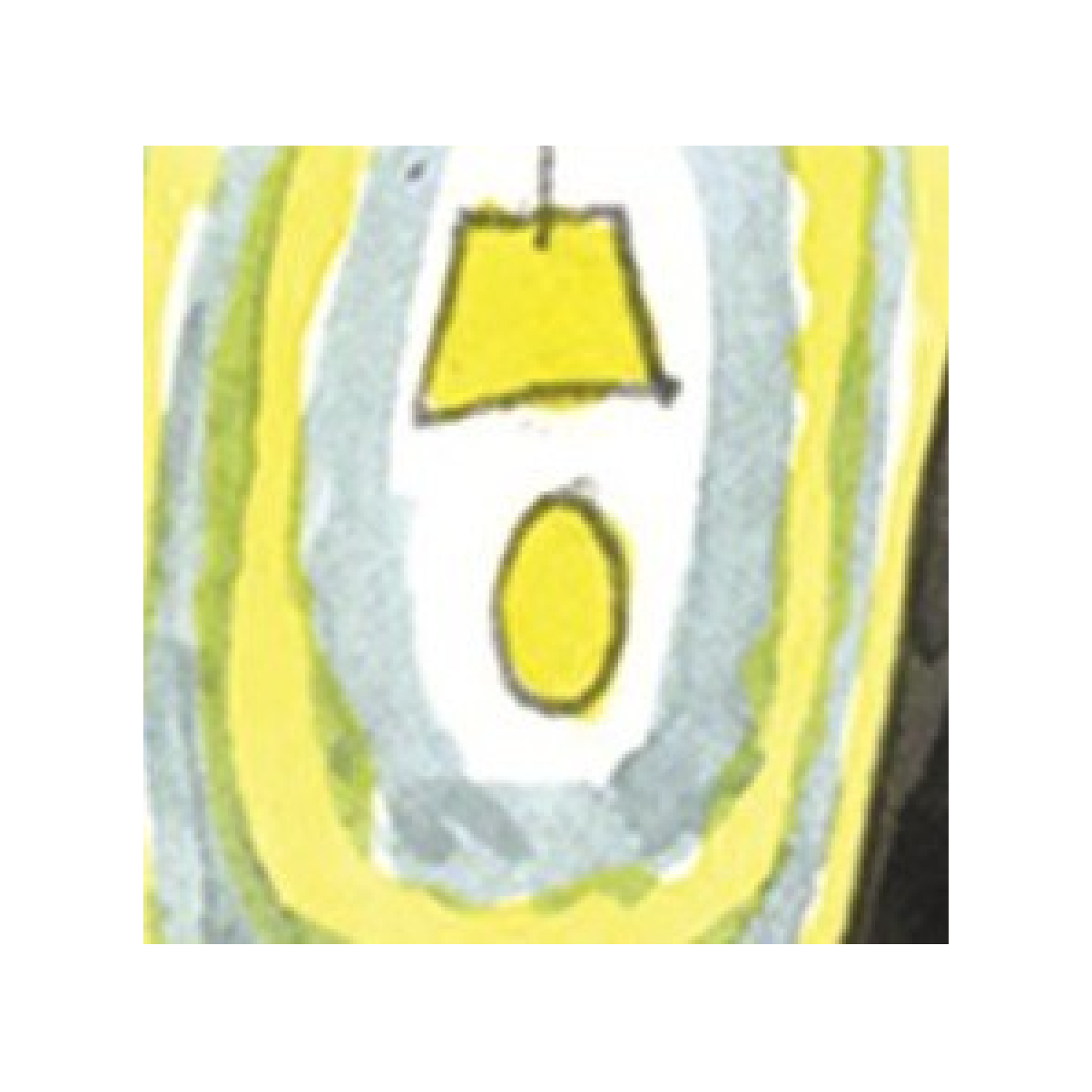Recorded at Oxo Tower Studios by Adrian Northover 2013/14

Artwork by Sue Lynch

[www.suelynch.wordpress.com](http://www.suelynch.wordpress.com/)

[sue10lynch@hotmail.com](mailto:sue10lynch@hotmail.com)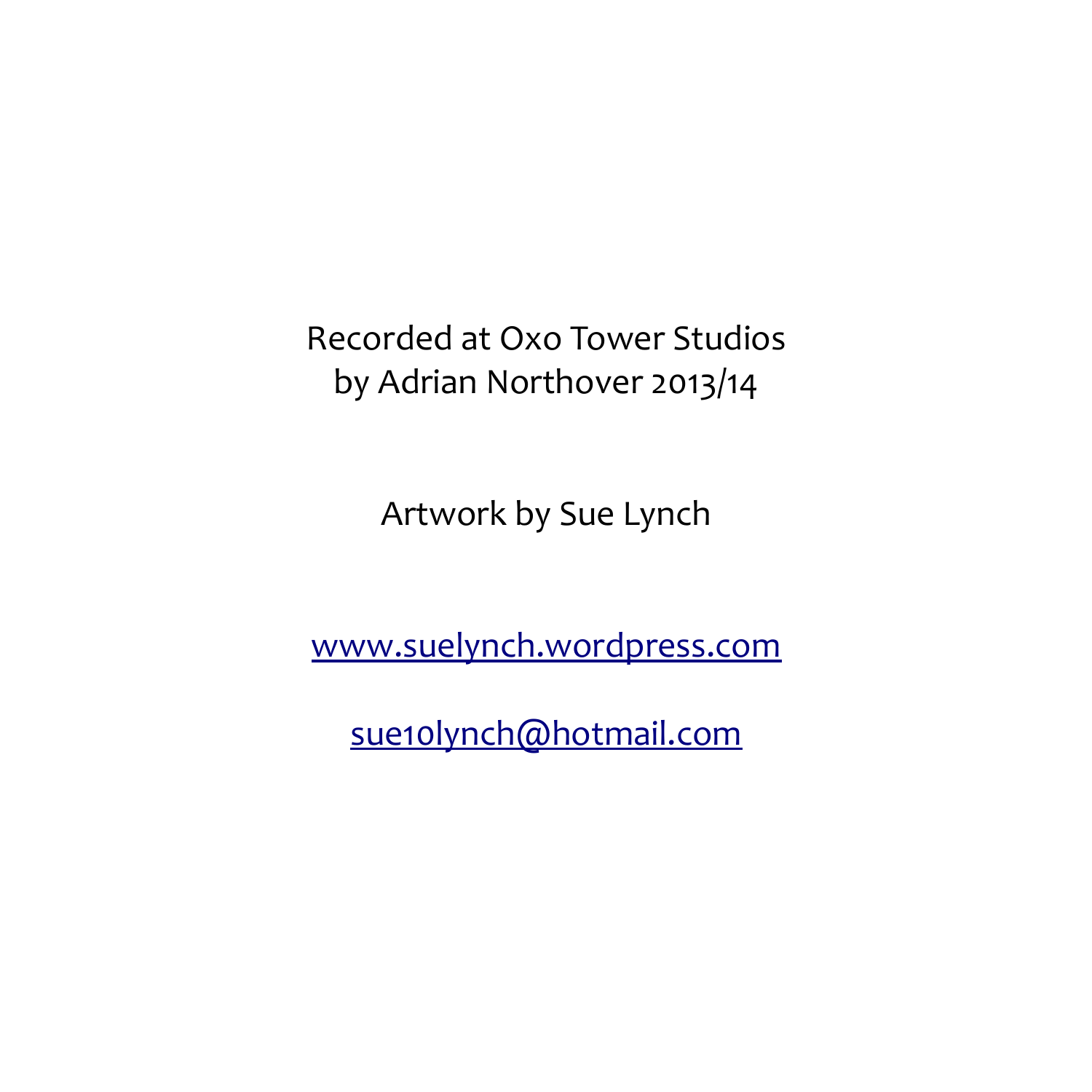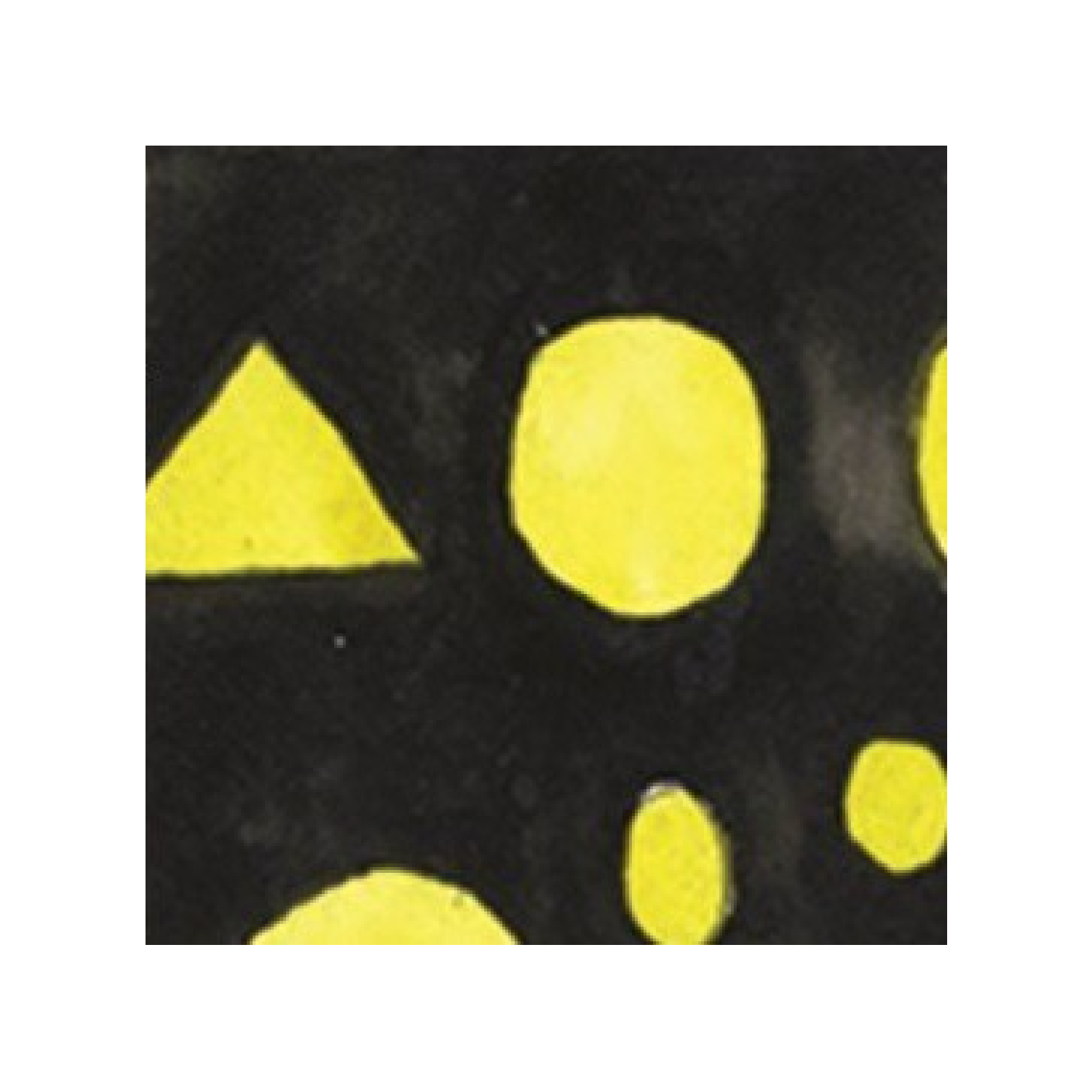"These Lamps" CD, results from a series of collaborations with musicians since2012, whilst running The Horse Improvised Music Club.

The Exception to this is Louise McFadden (who I have known since the 1980s) of B-Shops for the Poor and co/founder, vocalist sax player of The Remote Viewers to 2004.

-Sue Lynch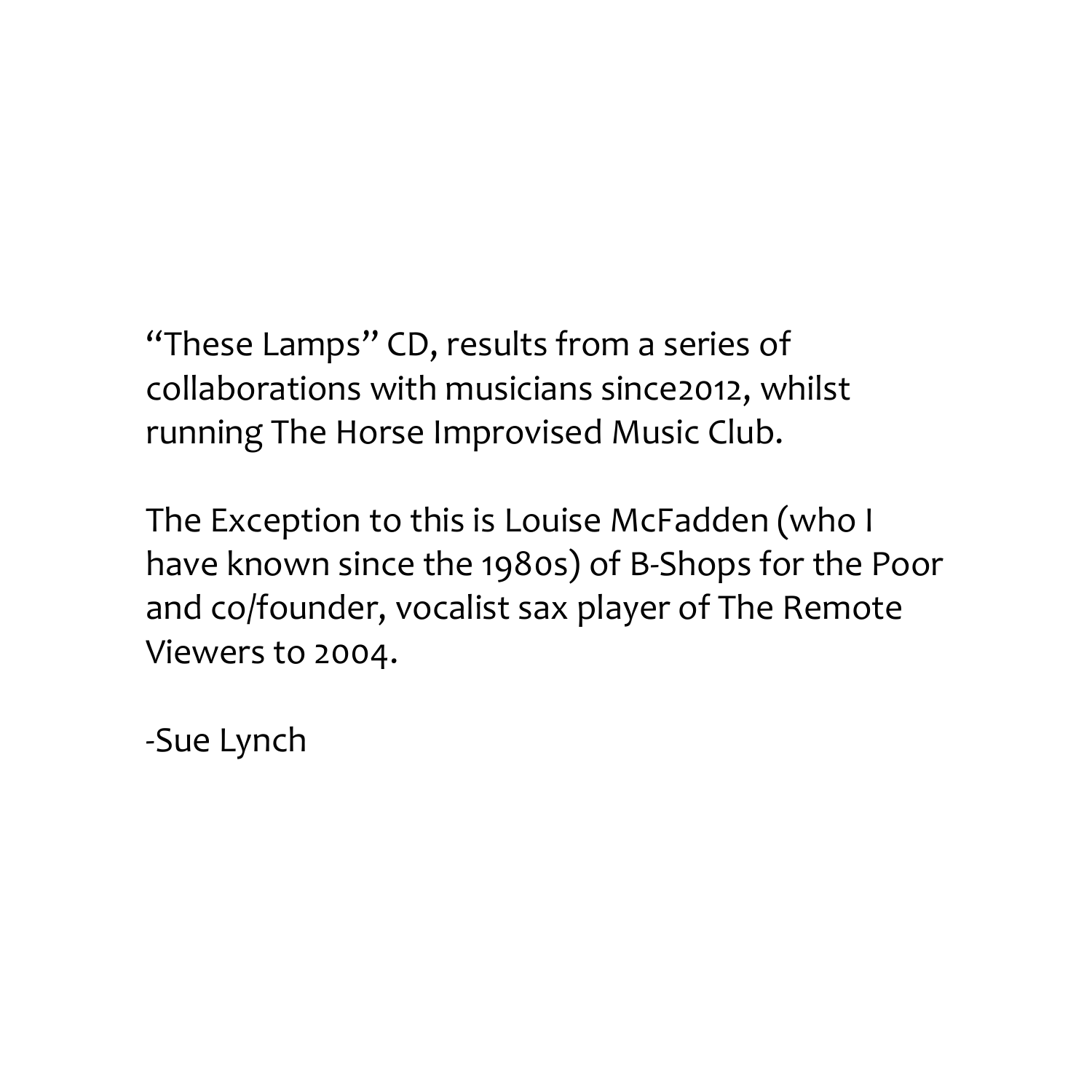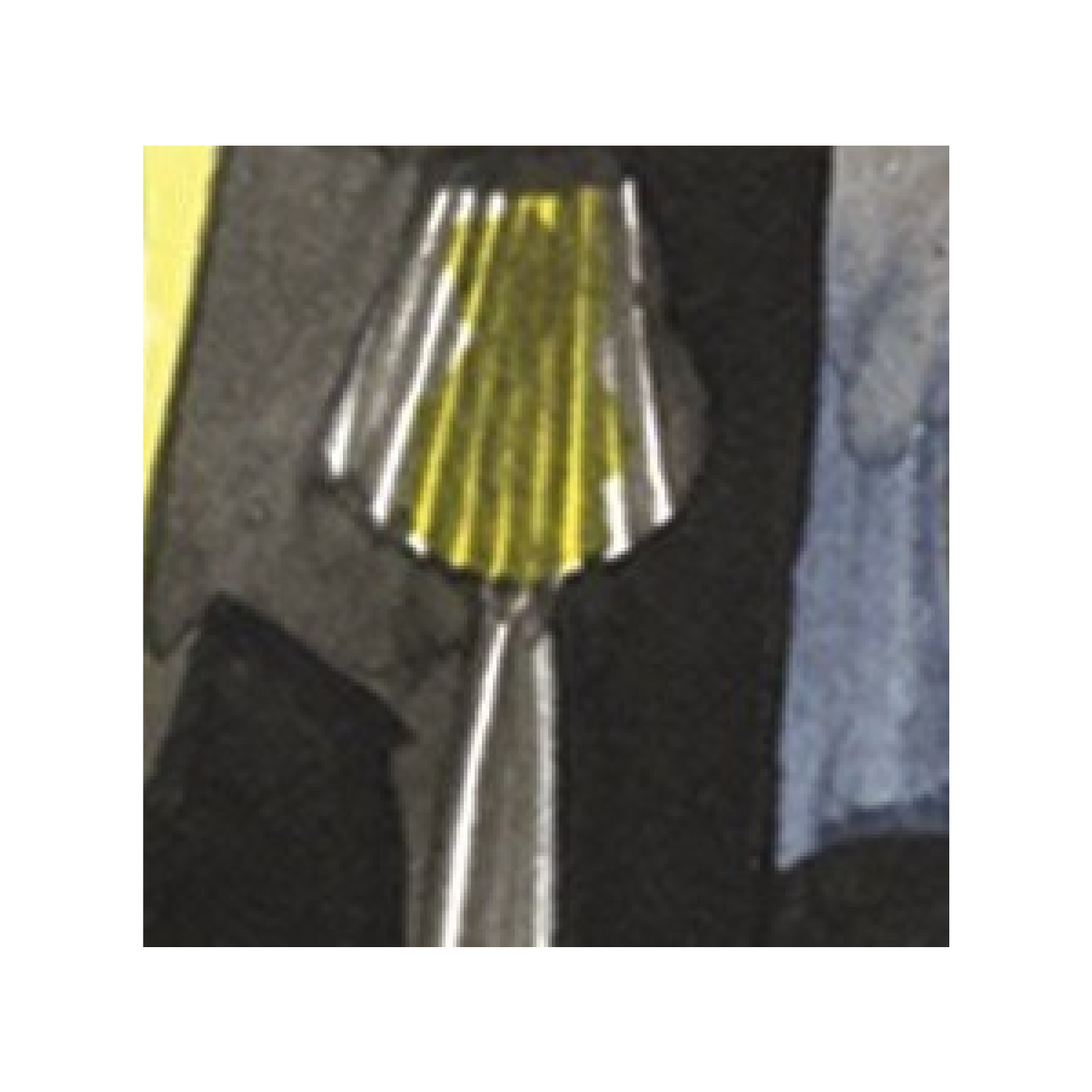## THESE LAMPS

by Louise McFadden

The gaze….its fishy rod into wild vermillion Unknown red – the fisher parts the looming night sky

Eternity of line – capricious presence, as the swift, at dusk

So we language ourselves; compute ourselves….in the mist….

…bathe in the dust of blackening phoenetics from the damp of the grass

That damp green knows no horizon; as flesh, into space, does not cling The pallor..at that light establishing itself !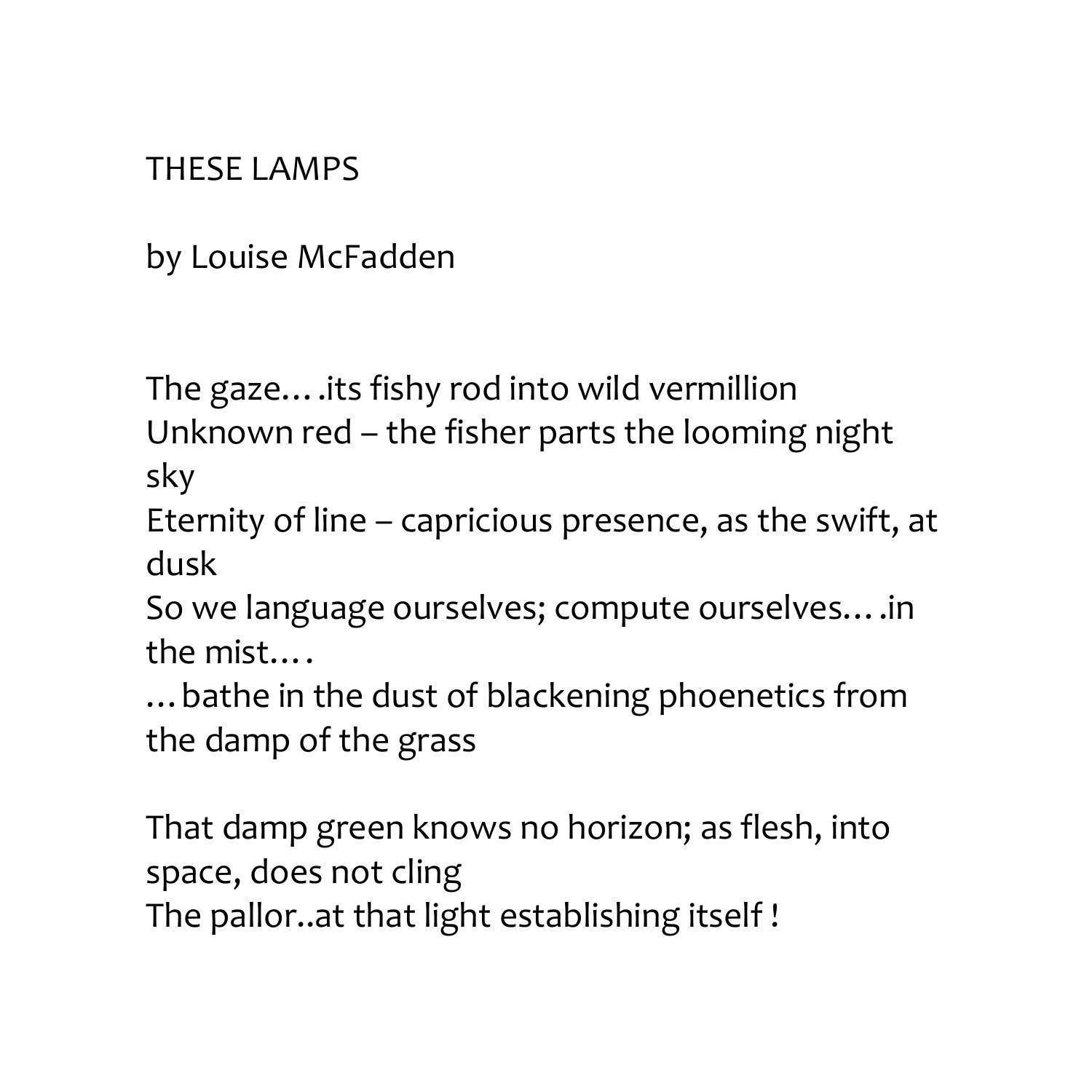Drifting shards of cut cold.

These lamps have such a space to cross Such aliveness, remoteness So your shadows tail off

Warm and human deep down in the grass Then growing and shifting…to the black trawl of heaven Oh, why were we given?

Why were we given these sounds and these shapes? Trailing like burdens, like ghosts One-sided, white, behind and beyond; to the aether, be gone. Us, gone. Touching nowhere.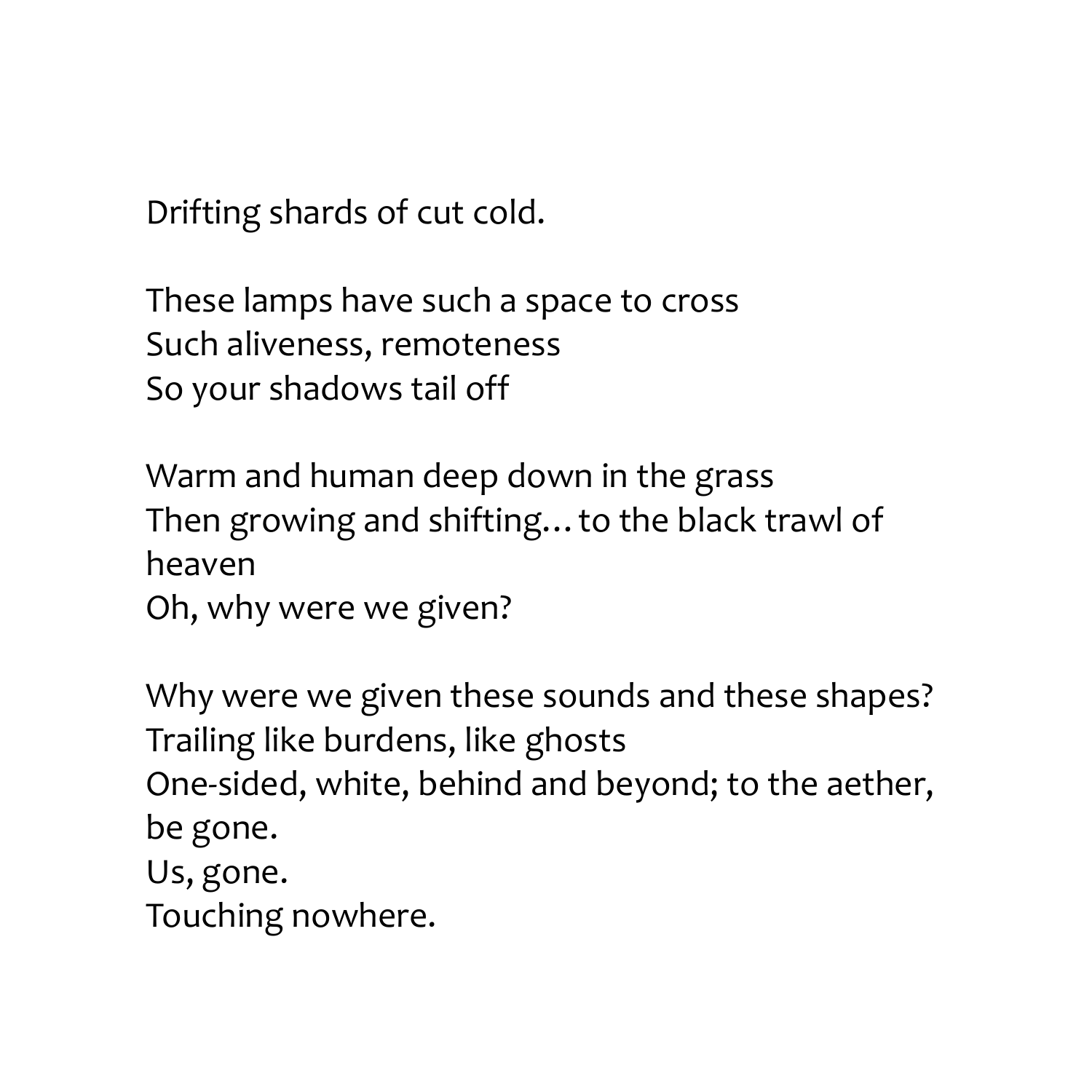